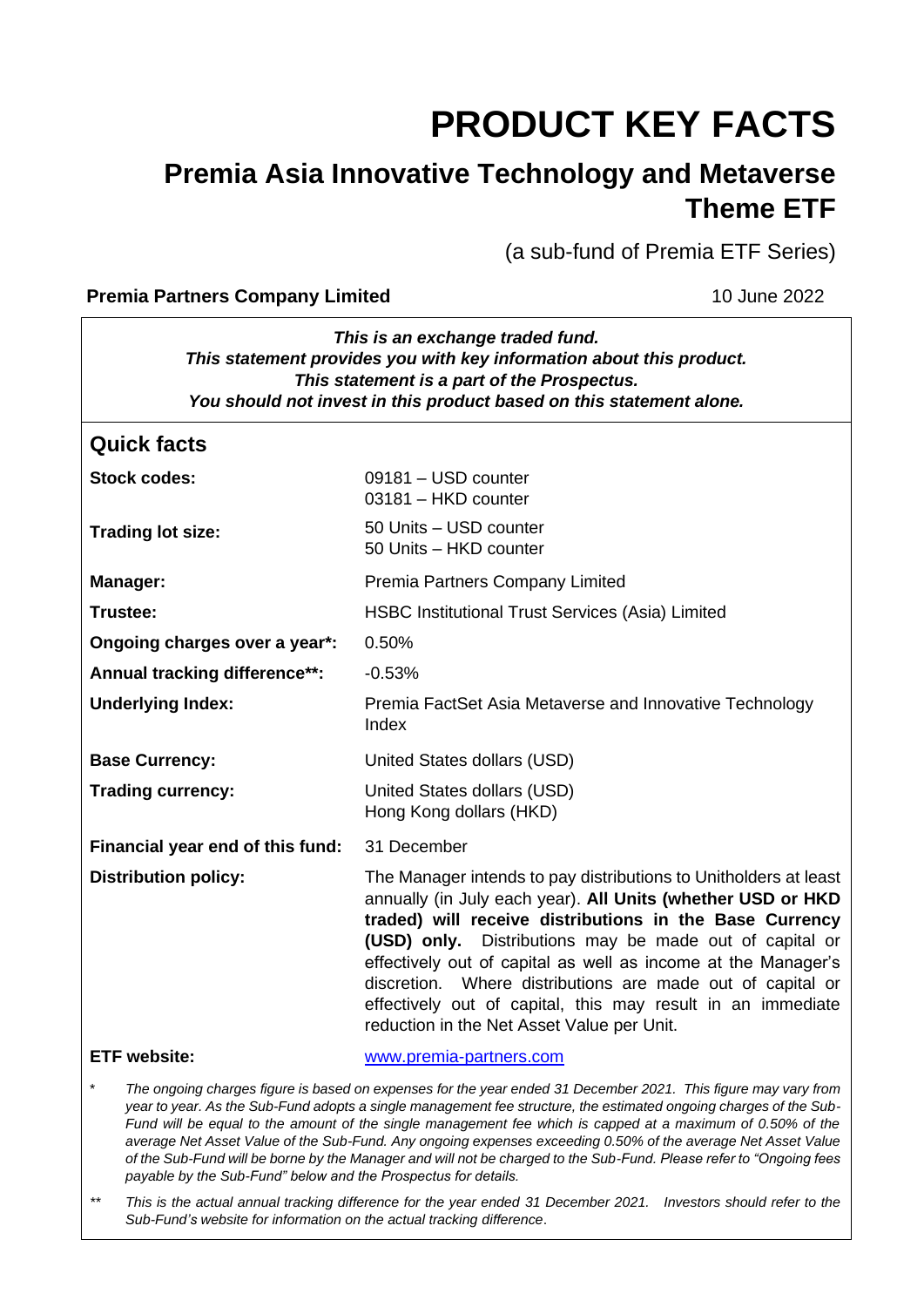## **What is this product?**

Premia Asia Innovative Technology and Metaverse Theme ETF (the "**Sub-Fund**") is a sub-fund of Premia ETF Series, which is an umbrella unit trust established under Hong Kong law. The units of the Sub-Fund ("**Units**") are listed on The Stock Exchange of Hong Kong Limited (the "**SEHK**"). These Units are traded on the SEHK like listed stocks. The Sub-Fund is a passively managed index tracking exchange traded fund under Chapter 8.6 of the Code on Unit Trusts and Mutual Funds (the "**Code**").

## **Objective and investment strategy**

#### **Objective**

The investment objective of the Sub-Fund is to provide investment results that, before fees and expenses, closely correspond to the performance of the Premia FactSet Asia Metaverse and Innovative Technology Index (the "**Index**").

#### **Strategy**

Innovative Technology refers to adopting emerging and disruptive technologies across multiple sectors (including consumer, healthcare, industrials, and technology) that are often involved in cutting edge research, innovative product and service development, disruptive business models, or a combination of these activities, including Metaverse theme related subsectors.

Metaverse refers to shared three-dimensional ("**3D**") virtual worlds which are engineered and powered by a combination of technologies, tools and standards that enable highly immersive virtual collaborations and interactions between large volumes of concurrent users, which in turn facilitate extensive interoperability and exchange of data and content between users as well as the creation, ownership and transfer of digital assets. It is broadly defined as the further expansion and immersion of people's digital presence into their physical lives via innovations in software and hardware, and is an extension and the next stage development in the many ways already used and experienced in internet and mobile computing.

Relevant sectors and industries most often associated with Metaverse themes include :

- Technology hardware
- Software
- Web/mobile content providers
- Digital payment services
- Virtual platforms
- Social networks

In seeking to achieve the Sub-Fund's investment objective, the Manager will use an optimised representative sampling strategy by investing, directly or indirectly, in a representative sample of the securities in the Index that collectively reflects the investment characteristics of the Index. The Sub-Fund may or may not hold all of the securities that are included in the Index, and may hold Securities which are not included in the Index, provided that these collectively feature a high correlation with the Index.

The Sub-Fund may invest up to 100% of its Net Asset Value directly in equity securities in the Asian markets, including the following China-related securities: A-Shares through Stock Connect , H-Shares, N-Shares, P-Chips and Red Chips. The Sub-Fund may also invest in securities listed on other stock exchanges eligible for inclusion in the Index, including depositary receipts.

The Sub-Fund may also invest in money market funds and in cash deposits for cash management purposes although such investments are not anticipated to exceed 5% of the Net Asset Value of the Sub-Fund.

Currently, the Manager has no intention to invest the Sub-Fund in any physical commodities or financial derivative instruments (including structured products or instruments) for hedging or nonhedging (i.e. investment) purposes, and will not enter into securities lending transactions, repurchase or reverse repurchase transactions and other similar over-the-counter transactions. The Manager will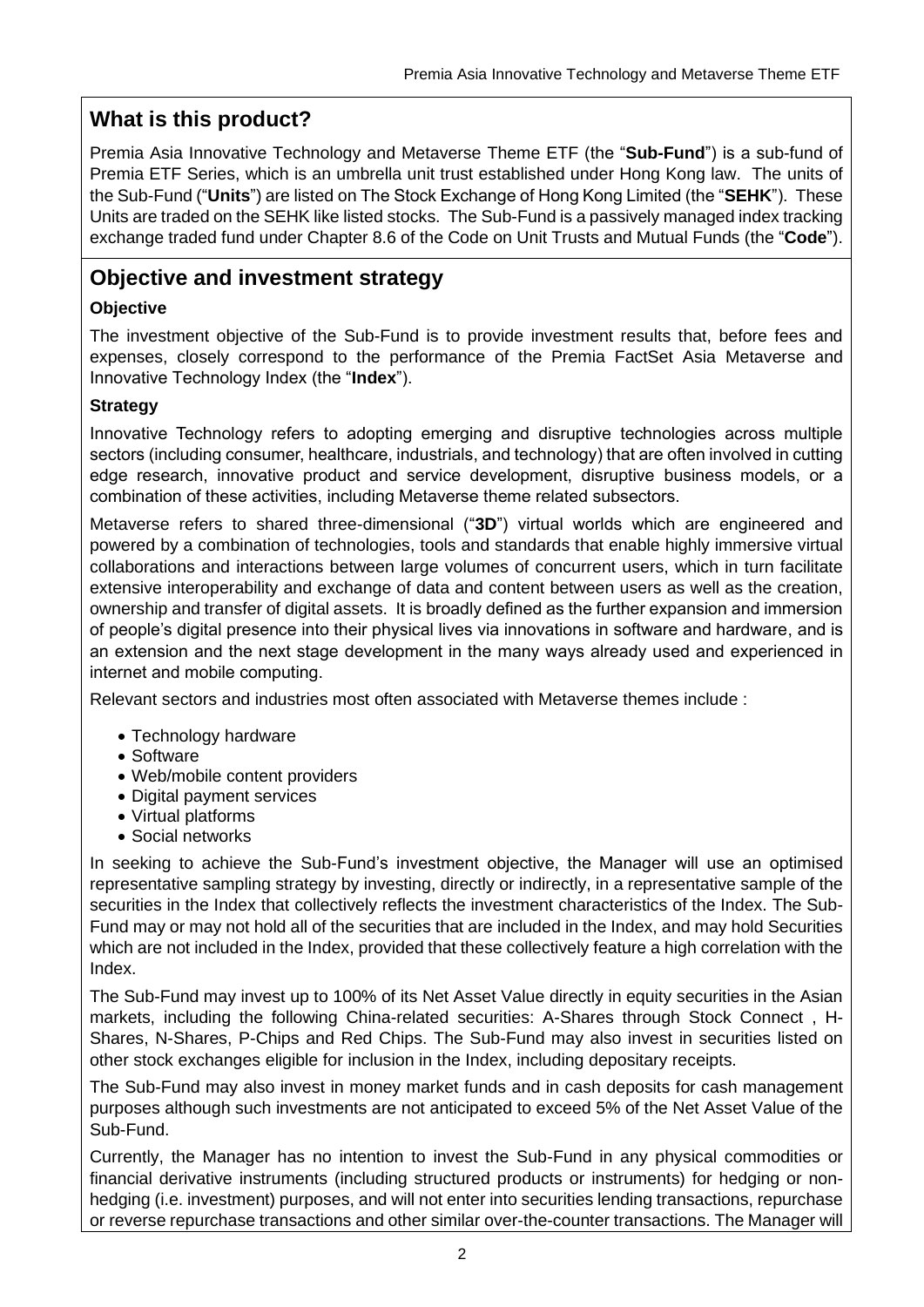seek the prior approval of the SFC (to the extent required under applicable regulatory requirements) and provide at least one month's prior notice (or such shorter notice period as may be permitted under applicable regulatory requirements) to Unitholders before the Manager engages in any such investments.

The investment strategy of the Sub-Fund is subject to the investment and borrowing restrictions set out in the Prospectus.

#### **Index**

The Index is an equal weighted index which is designed to track the performance of Asian companies enabling the Metaverse, as well as Innovative Technology (i.e. other emerging and disruptive technologies across multiple sectors, including consumer, industrials, healthcare, and technology).

These companies are characterised by high projected future revenue growth, consistent investment in research and development, or a combination of the aforementioned ("**Metaverse and Innovative Technology Businesses**").

Securities of companies that are sanctioned by major countries or are at risk of violating ESG standards as established by the United Nations Global Compact (UN Global Compact) are excluded.

The Index methodology was developed by FactSet Research Systems Inc. ("**FactSet**" or the "**Index Provider**") in collaboration with the Manager. FactSet holds the intellectual property rights of and the right to licence the use of the Index. The Manager (and each of its Connected Persons) is independent of the Index Provider. S&P Opco, LLC (the "**Index Calculation Agent**") is responsible for the operation, calculation, maintenance, publication and record keeping in respect of the Index.

The Index is a net total return index. A net total return index calculates the performance of the index constituents on the basis that any dividends or distributions are reinvested after the deduction of any withholding taxes that may apply. The Index is denominated and quoted in USD.

As at 1 June 2022, it comprised 50 constituent stocks with float market capitalisation of approximately USD2,419.03 billion. Such information is collected with reference to data prior to the change of index methodology of the Index, which takes effect on 10 June 2022. The original Index was launched on 8 June 2018 with a base level of 100.

You can obtain the most updated list of the constituents of the Index and additional information of the Index from the website of the Index Provider at https://www.spglobal.com/spdii/en/custom[indices/factset-research-systems-inc/premia-factset-asia-metaverse-and-innovative-technology](https://www.spglobal.com/spdji/en/custom-indices/factset-research-systems-inc/premia-factset-asia-metaverse-and-innovative-technology-index/#overview)[index/#overview.](https://www.spglobal.com/spdji/en/custom-indices/factset-research-systems-inc/premia-factset-asia-metaverse-and-innovative-technology-index/#overview)

#### **Vendor codes**

Bloomberg: PFAITN Index

## **Use of derivatives**

The fund will not use derivatives for any purposes.

## **What are the key risks?**

**Investment involves risks. Please refer to the Prospectus for details including the risk factors.**

#### **1. General investment risk**

- The Sub-Fund's investment portfolio may fall in value due to any of the key risk factors below and therefore your investment in the Sub-Fund may suffer losses. There is no guarantee of the repayment of principal.
- **2. Equity market risk**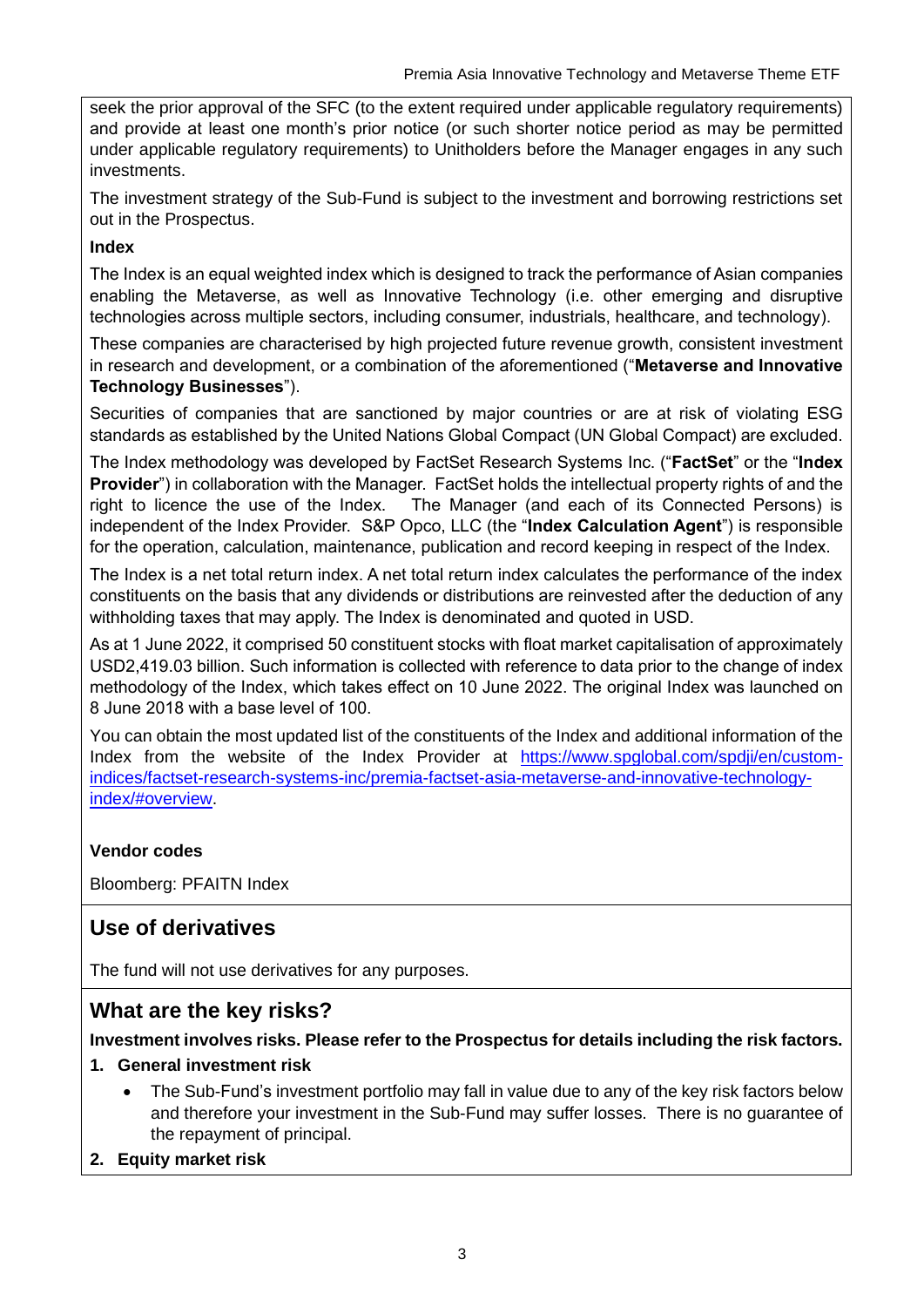- *General risks* The Sub-Fund's investment in equity securities is subject to general market risks, whose value may fluctuate due to various factors, such as changes in investment sentiment, political and economic conditions and issuer-specific factors.
- *A-Share risks* The A-Share market is highly volatile and may be subject to potential settlement difficulties. Prices of A-Shares may rise and fall significantly and may fluctuate to a greater degree than more developed markets. Such volatility may result in suspension of A-Shares or imposition of other measures by the PRC authorities affecting the dealing/trading of Units and adversely affecting the value of the Sub-Fund.
- *Asian stock exchange risks* Some Asian stock exchanges may have the right to suspend or limit trading in any security traded on the relevant exchange. The government or the regulators may also implement policies that may affect the financial markets. All these may have a negative impact on the Sub-Fund.
- *Risk associated with small/mid-capitalisation companies* **–** The stock of small/midcapitalisation companies may have lower liquidity and their prices are more volatile to adverse economic developments than those of larger capitalisation companies in general.

#### **3. Emerging market risk**

• The Sub-Fund invests in emerging markets which may involve increased risks and special considerations not typically associated with investment in more developed markets, such as liquidity risks, currency risks/control, political and economic uncertainties, legal and taxation risks, settlement risks, custody risk and the likelihood of a high degree of volatility.

#### **4. Metaverse risk**

• The Metaverse is a new concept. Some aspects of the Metaverse may be based on untested technologies. The risks that the Metaverse may present to companies involved in the Metaverse may not emerge until the technologies are more widely used. The Metaverse may expose users to fraud or scams as certain users or groups of users may engage in fraudulent activities or transactions through the dishonest or illegal use of technologies or services provided by companies involved in the metaverse businesses.

#### **5. Risks related to companies involved in Metaverse and Innovative Technology Businesses**

- Many companies have relatively limited operating histories in the Metaverse and Innovative Technology Businesses. Prices of the securities of these companies may be more volatile than other securities, especially over the short term. Companies involved in the Metaverse and Innovative Technology Businesses generally face intense competition, both domestically and internationally, which may have an adverse effect on their profit margins.
- *Changes in technology risk.* The profitability of companies involved in the Metaverse and Innovative Technology Businesses is particularly susceptible to product or service obsolescence due to rapid technological developments, frequent new product or service introduction and unpredictable changes in growth rates and competition for the services of qualified personnel. Failure to introduce new products or services which respond to market demands or development in a timely manner or to achieve general market acceptance for their products or services may have a material adverse effect on these companies' business performance and their profitability.
- *Governmental intervention risk.* Companies involved in the Metaverse and Innovative Technology Businesses is vulnerable to substantial governmental intervention, including restrictions on investments in or import/export of the products of these companies if they are deemed sensitive to relevant national interests. In the event that investments in these companies and/or access to their products are restricted, whether in whole or in part and in one or more countries, the financial condition and operating results of these companies may be adversely affected.
- *Regulatory risk and intellectual property risk*. The Metaverse and Innovative Technology Businesses is subject to increasing regulatory scrutiny, including laws and regulations with respect to privacy, data protection, content regulation, intellectual property and competition.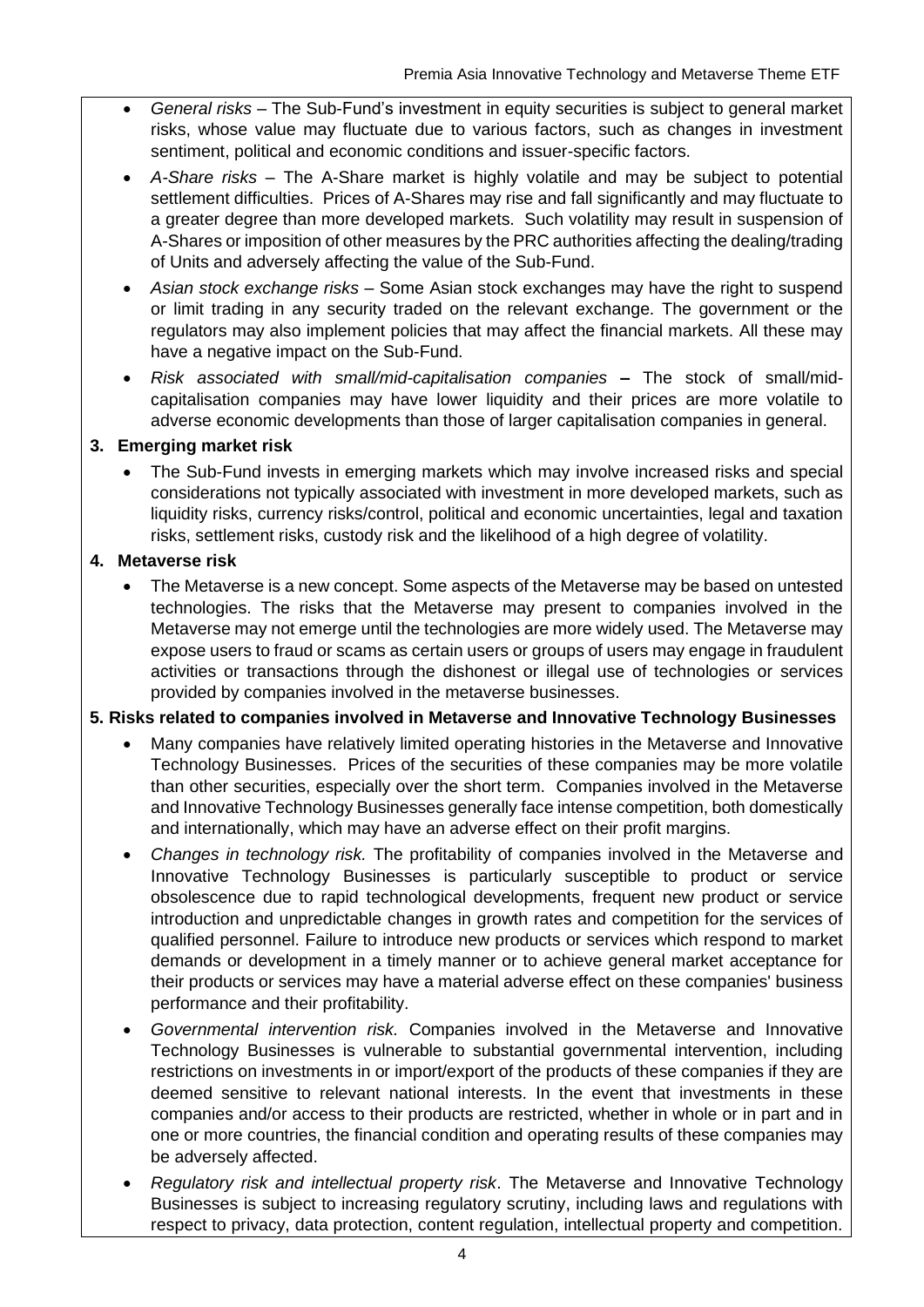These laws and regulations are subject to change and uncertain interpretation, and could result in claims, changes to business practices, monetary penalties, increased cost of operations or declines in user growth or user engagement or otherwise undermine the Metaverse and Innovative Technology Businesses. They may also delay or impede the development of new products and services. Compliance with the relevant laws and regulations can be costly and may require significant time and attention of the management and technical personnel. The operations of companies involved in the Metaverse and Innovative Technology Businesses are also heavily dependent on intellectual property and licences and the loss of patent, copyright or trademark protections or the loss or revocation of licences could result in undesirable legal, financial, operational and reputational consequences and may adversely affect their profitability.

- *Significant capital investment risk.* As the markets in which companies in the Metaverse and Innovative Technology Businesses generally compete face rapidly evolving industry standards as well as frequent new service and product introductions and enhancements, these companies generally incur significant capital investments on the research and development of their products or services and may require substantial expenditures to improve or modify its services, products or infrastructure to adapt to rapid technological changes, which may result in competitive pressure on their capital costs and financial condition and in turn affect their profit margins and may even result in significant operating losses in the foreseeable future.
- *Cyberattack risk.* Companies involved in the Metaverse and Innovative Technology Businesses are prone to failures of or breaches in cybersecurity, which include cyberattacks such as unauthorised access to digital systems through hacking or malicious software coding for the purposes of misappropriating assets or sensitive information, corrupting data or causing operational disruption, or outside attacks such as denial-of-service attacks through efforts to make network services unavailable to intended users. While companies may be susceptible to network security breaches in general, certain companies involved in the Metaverse and Innovative Technology Businesses may be particular targets of hacking and potential theft of proprietary or consumer information or disruptions in service. Such risks, if materialise, could result in substantial loss of business or user data or information and material adverse impact on their performance.

In addition, the performance of the Sub-Fund may be exposed to risks associated with different sectors and themes, including semiconductor, internet, software, communication services, interactive media and services as well as entertainment. Fluctuations in the business operations of companies in these sectors or themes will have an adverse impact on the NAV of the Sub-Fund."

#### **6. Metaverse and Innovative Technology industries sectors and Asian market concentration risks**

- The Sub-Fund's investments are concentrated in the Metaverse and Innovative Technology industries sectors in the Asian market. The Sub-Fund's value may be more volatile than that of a fund having a more diverse portfolio and may be more susceptible to adverse economic, political, policy, foreign exchange, liquidity, tax, legal or regulatory event affecting the Asian market.
- Companies in the Metaverse and Innovative Technology industries sectors are often smaller and are characterised by relatively higher volatility in price performance when compared to other economic sectors.
- Investing in companies in the metaverse and innovative technology fields will subject to additional risks such as regulatory risks, financial risks and new business risks. Companies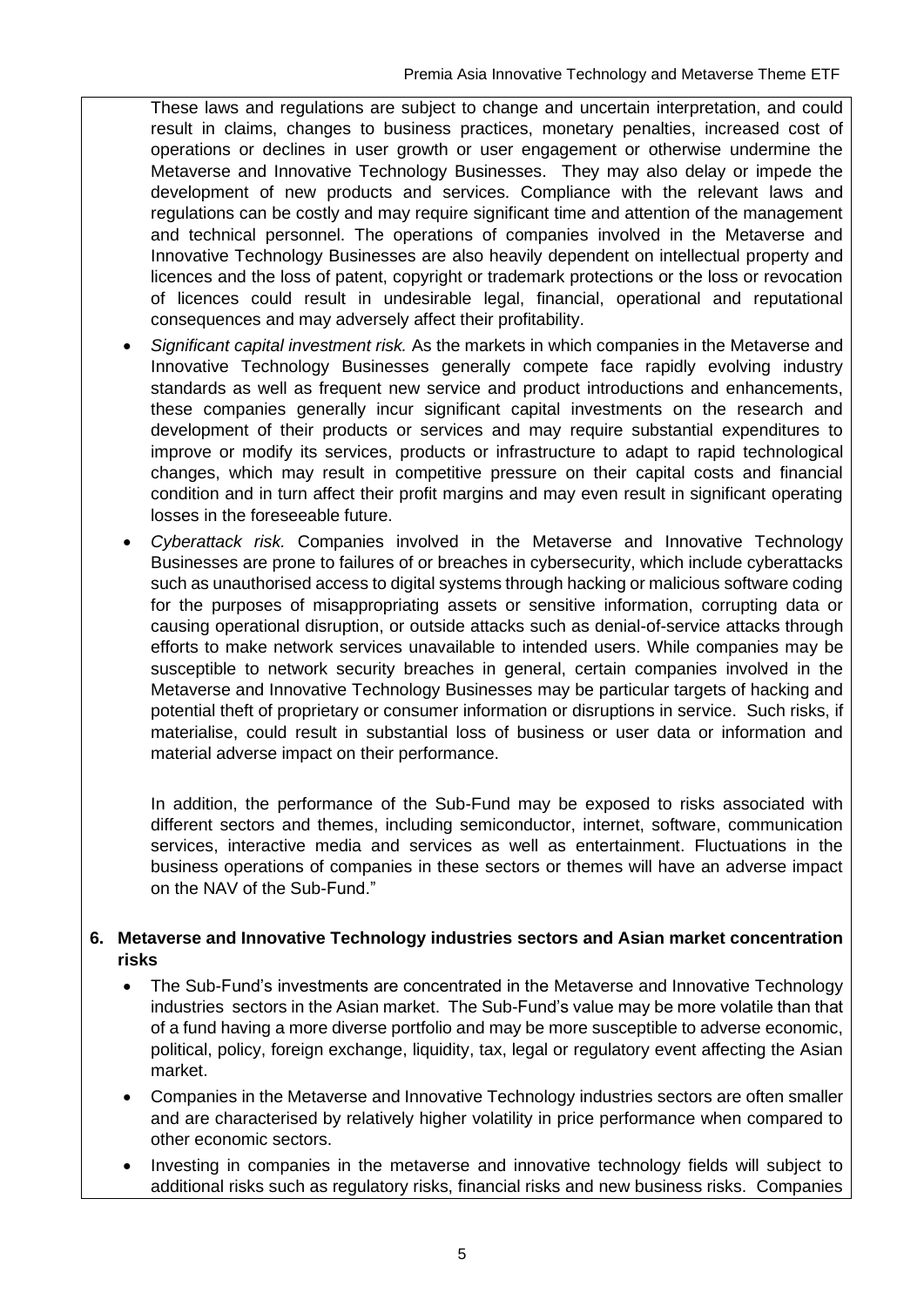pursuing disruptive innovation may be less profitable at the outset and the Sub-Fund may suffer losses by investing in them.

#### **7. Risks associated with depositary receipts**

• Exposure to depositary receipts including American Depository Receipts ("ADRs") may generate additional risks compared to a direct exposure to the underlying stocks, including the risk of non-segregation of the underlying stocks from the depositary bank's own assets and liquidity risks (as depositary receipts are often less liquid than the underlying stock). These may negatively affect the performance and/or liquidity of the Sub-Fund.

#### **8. Risks associated with equal weighted index**

The Index is an equal weighted index whereby all constituents will have the same weighting at each rebalancing. Compared to a fund tracking a capitalisation weighted index, the Sub-Fund may have relatively large holdings in Securities of companies with relatively smaller market capitalisation, and companies of smaller capitalisation may thus have a relatively larger influence on the Index's performance and thereby the Sub-Fund.

#### **9. Risk of reliance on the Index Calculation Agent**

• The Index Provider relies on the Index Calculation Agent to calculate and maintain the Index and to provide continuous support in terms of index expertise. If the Index Calculation Agent ceases to provide such support to the Index Provider or to act as index calculation agent of the Index, the Index Provider may not be able to immediately find a successor index calculation agent with the requisite expertise or resources and any new appointment may not be on equivalent terms or of similar quality, and this may negatively affect the Sub-Fund.

#### **10. Foreign exchange risk**

• Underlying investments of the Sub-Fund may be denominated in currencies other than the base currency of the Sub-Fund. The Net Asset Value of the Sub-Fund may be affected unfavourably by fluctuations in the exchange rates between these currencies and the base currency and by changes in exchange rate controls.

#### **11. Distributions out of or effectively out of capital risks**

• Payment of dividends out of capital or effectively out of capital amounts to a return or withdrawal of part of an investor's original investment or from any capital gains attributable to that original investment. Any such distributions may result in an immediate reduction in the Net Asset Value per Unit of the Sub-Fund.

#### **12. Other currency distributions risk**

• Investors should note that all Units will receive distributions in the Base Currency (USD) only. In the event that the relevant Unitholder has no USD account, the Unitholder may have to bear the fees and charges associated with the conversion of such distribution from USD to HKD or any other currency.

#### **13. Stock Connect associated risk**

- The relevant rules and regulations on Stock Connect are subject to change which may have potential retrospective effect. Stock Connect is subject to quota limitations. Where a suspension in the trading through Stock Connect is effected, the Sub-Fund's ability to invest in A-Shares or access the PRC market through the programme will be adversely affected. In such event, the Sub-Fund's ability to achieve its investment objective could be negatively affected.
- **14. Risk of potential conflict of interests among the Manager, Index Provider and Index Calculation Agent**
	- The Index was developed by the Index Provider (who holds the intellectual property rights of and the right to licence the use of the Index) in collaboration with the Manager. The Index Calculation Agent is responsible for the operation, calculation, maintenance, publication and record keeping in respect of the Index.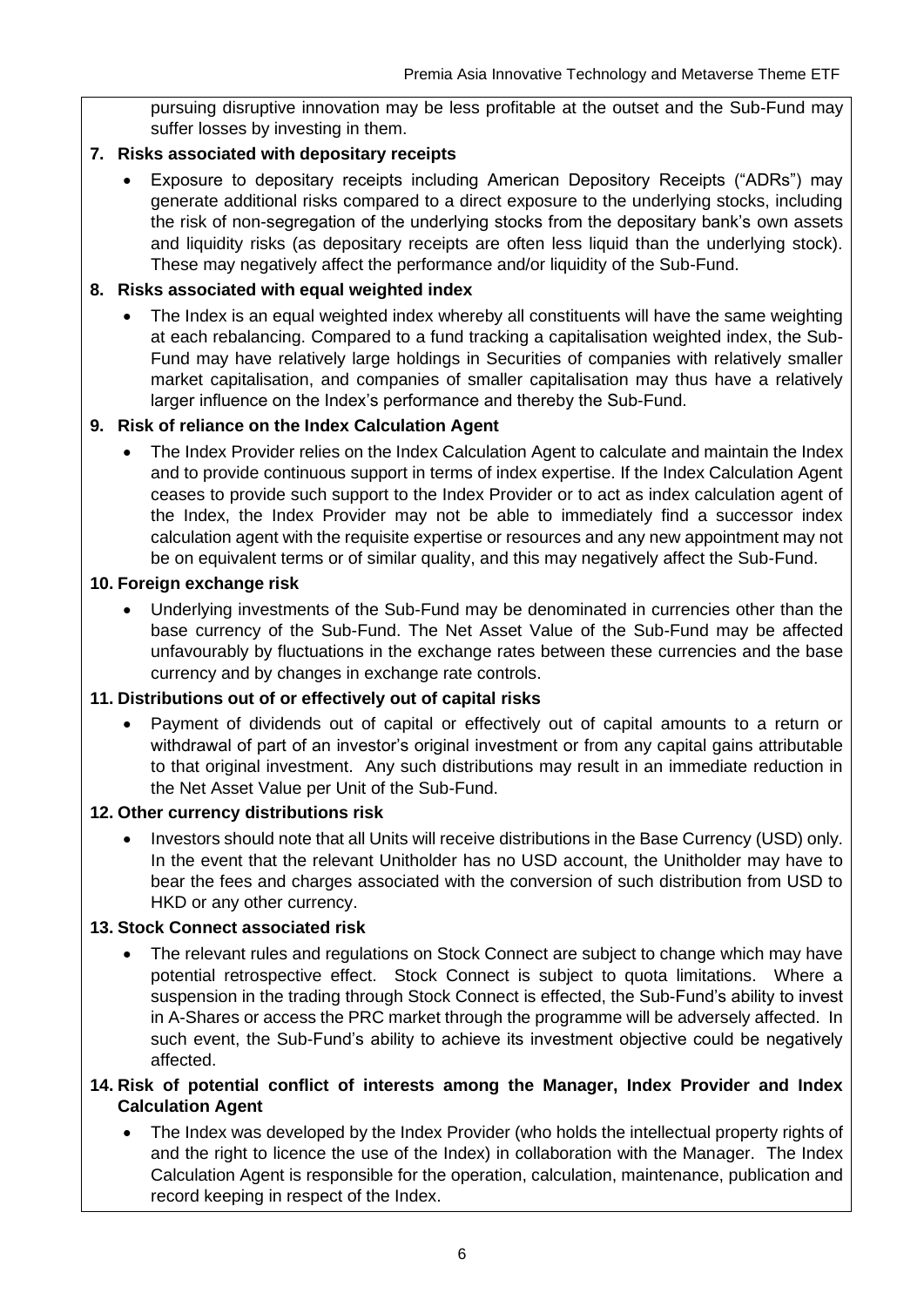• However, the Manager does not consider there to be any concerns conflict of interests among the parties, as the Manager's role in respect of the Index was limited to the development of the Index methodology before the launch of the Index and is not involved in the operation, calculation or maintenance of the Index. Moreover, the parties are separate entities that are operationally independent and not affiliated with one another. Please refer to the risk factor titled "Risk of potential conflict of interests among the Manager, Index Provider and Index Calculation Agent" in the Prospectus for details.

#### **15. Passive investments risk**

• The Sub-Fund is passively managed and the Manager will not have the discretion to adapt to market changes due to the inherent investment nature of the Sub-Fund. Falls in the Index are expected to result in corresponding falls in the value of the Sub-Fund.

#### **16. Tracking error risk**

The Sub-Fund may be subject to tracking error risk, which is the risk that its performance may not track that of the Index exactly. This tracking error may result from the investment strategy used and/or fees and expenses. The Manager will monitor and seek to manage such risk and minimise tracking error. There can be no assurance of exact or identical replication at any time of the performance of the Index.

#### **17. Trading risks**

- The trading price of Units on the SEHK is driven by market factors such as the demand and supply of Units. Therefore, the Units may trade at a substantial premium or discount to the Sub-Fund's Net Asset Value.
- As investors will pay certain charges (e.g. trading fees and brokerage fees) to buy or sell Units on the SEHK, investors may pay more than the Net Asset Value per Unit when buying Units on the SEHK, and may receive less than the Net Asset Value per Unit when selling Units on the SEHK.

#### **18. Trading differences risks**

- As the stock exchanges on which the Index constituents are listed may be open when Units in the Sub-Fund are not priced, the value of the securities in the Sub-Fund's portfolio may change on days when investors will not be able to purchase or sell the Sub-Fund's Units. Differences in trading hours between the stock exchanges on which the Index constituents are listed and the SEHK may also increase the level of premium or discount of the Unit price to Sub-Fund's Net Asset Value.
- Shares listed on certain stock exchanges are subject to trading bands which restrict increase and decrease in the trading price, while Units listed on the SEHK are not. This difference may also increase the level of premium or discount of the Unit price to Sub-Fund's Net Asset Value.

#### **19. Dual counter risks**

• If there is a suspension of the inter-counter transfer of units between the counters and/or any limitation on the level of services by brokers and CCASS participants, unitholders will only be able to trade their units in one counter only, which may inhibit or delay an investor dealing. The market price of units traded in each counter may deviate significantly. As such, investors may pay more or receive less when buying or selling Units traded in one counter than the equivalent amount in the currency of another counter if the trade of the relevant Units took place on that other counter.

#### **20. Termination risks**

• The Sub-Fund may be terminated early under certain circumstances, for example, where the Index is no longer available for benchmarking or if the size of the Sub-Fund falls below HKD100 million. Investors may not be able to recover their investments and suffer a loss when the Sub-Fund is terminated.

#### **21. Reliance on market maker and liquidity risks**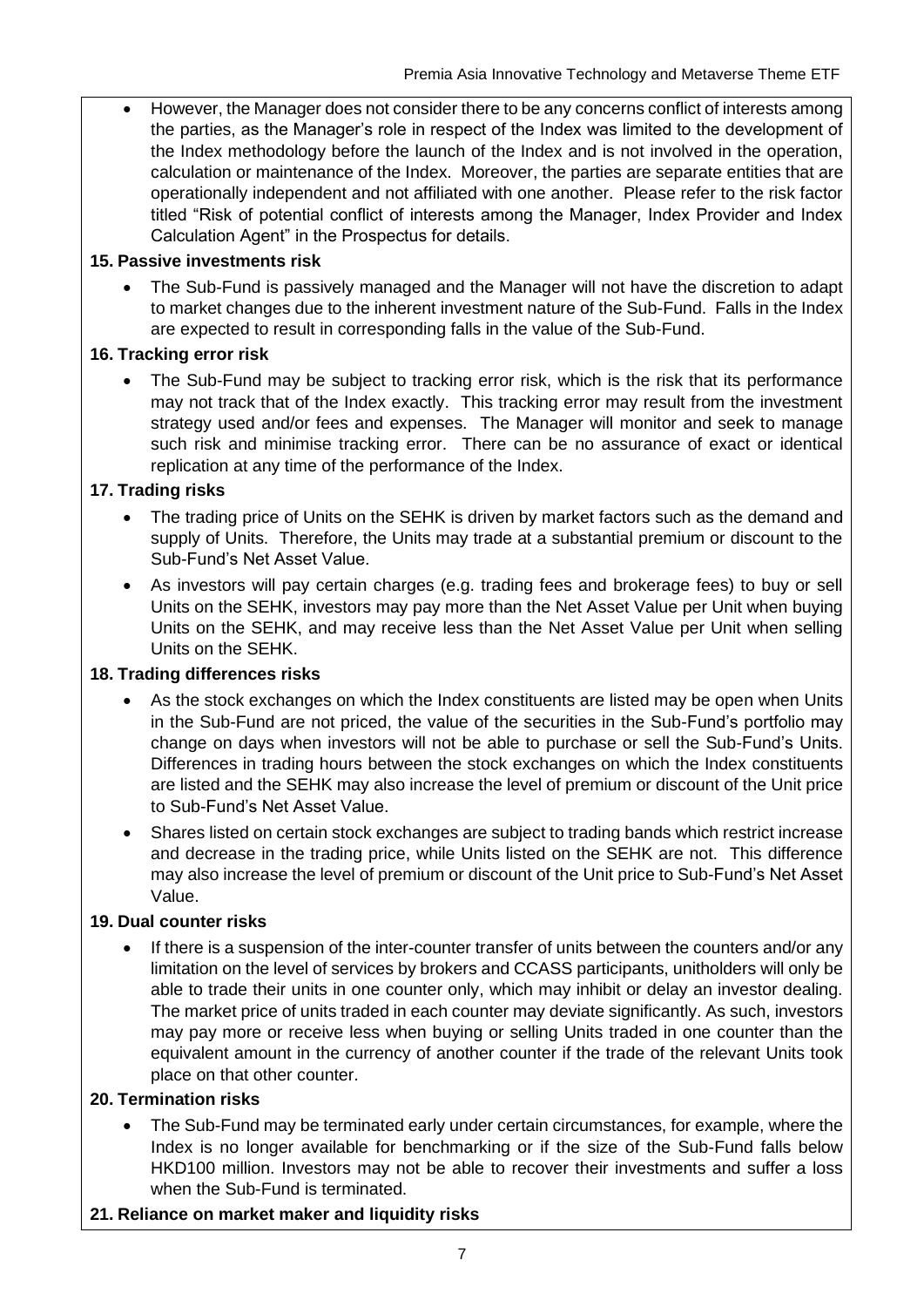• Although the Manager will ensure that at least one Market Maker will maintain a market for the Units in each counter, and that at least one Market Maker in each counter gives not less than 3 months' notice prior to terminating the relevant market maker agreement, liquidity in the market for Units may be adversely affected if there is no or only one Market Maker for the Units. There is no guarantee that any market making activity will be effective.



- Past performance information is not indicative of future performance. Investors may not get back the full amount invested.
- The computation basis of the performance is based on the calendar year end, NAV-To-NAV, with dividend reinvested.
- These figures show by how much the Sub-Fund increased or decreased in value during the calendar year being shown. Performance data has been calculated in USD including ongoing charges and excluding your trading costs on SEHK.
- The above performance was achieved based on the Index that was adopted since the launch of the Sub-Fund, and the circumstances resulting in such performance may not apply upon the change of the methodology of the Index commencing on 10 June 2022. Investors should exercise caution when considering the past performance of the Sub-Fund.
- Fund launch date: 1 August 2018

## **Is there any guarantee?**

The Sub-Fund does not have any guarantees. You may not get back the amount of money you invest.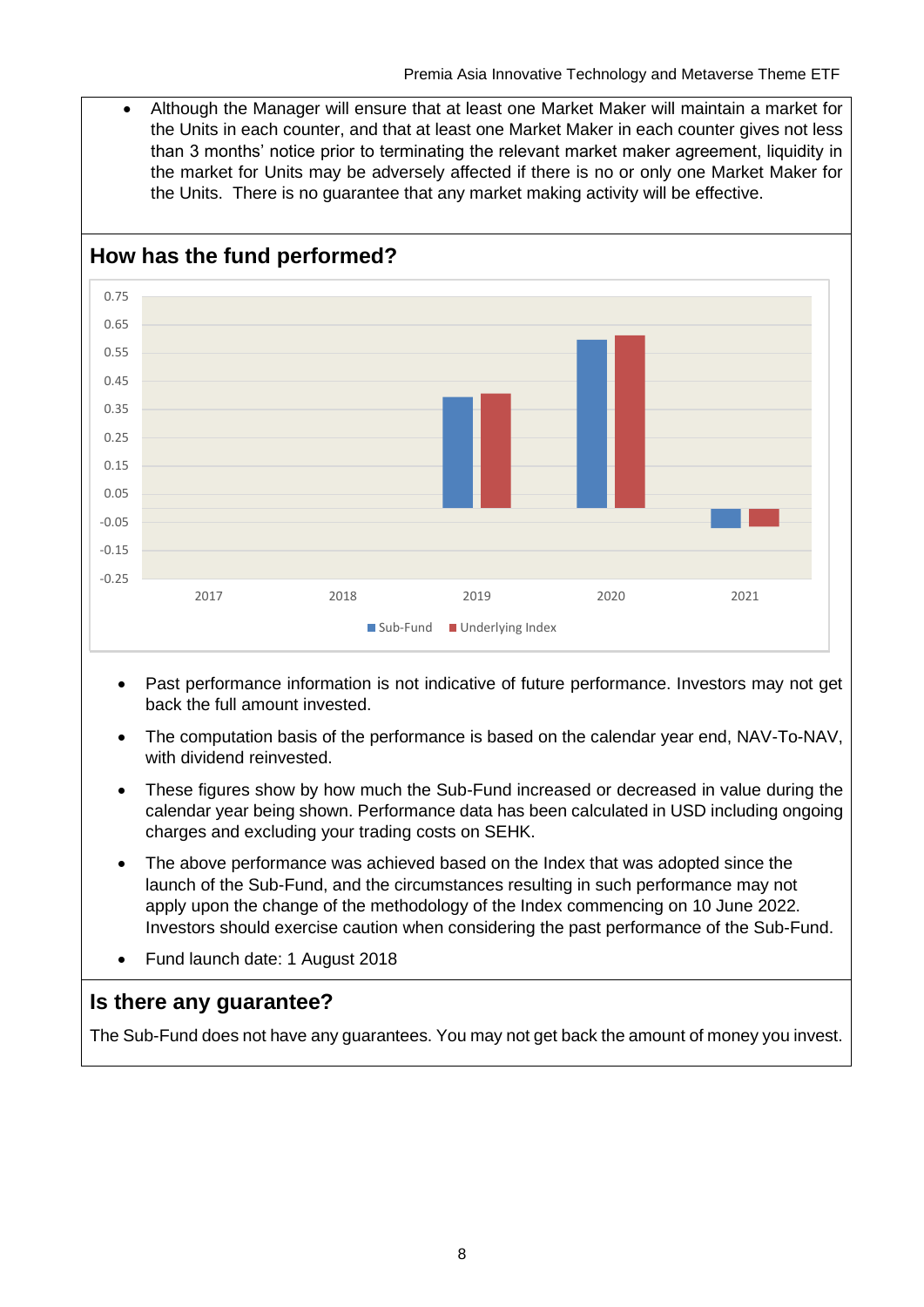## **What are the fees and charges?**

Please refer to the section entitled "Fees and Expenses" of the Prospectus for details of other fees and expenses.

#### **Charges incurred when trading the Sub-Fund on the SEHK**

| <b>Fees</b>                                  | What you pay                                  |
|----------------------------------------------|-----------------------------------------------|
| Brokerage fee                                | Market rates                                  |
| <b>Transaction levy</b>                      | $0.0027\%$ <sup>1</sup> of the trading price  |
| Trading fee                                  | $0.005\%$ <sup>2</sup> of the trading price   |
| Financial Reporting Council transaction levy | $0.00015\%$ <sup>3</sup> of the trading price |
| Stamp duty                                   | Nil                                           |
| Inter-counter transfer fee                   | HKD5 per instruction <sup>4</sup>             |

*<sup>1</sup> Transaction levy of 0.0027% of the trading price of the Units, payable by each of the buyer and the seller.*

*<sup>2</sup> Trading fee of 0.005% of the trading price of the Units, payable by each of the buyer and the seller.*

*<sup>3</sup> Financial Reporting Council transaction levy of 0.00015% of the trading price of the Units, payable by each of the buyer and the seller from 1 January 2022.*

*<sup>4</sup>HKSCC will charge each CCASS participant a* fee of HKD5 per instruction for effecting an inter-counter transfer between one counter and another counter. Investors should check with their *brokers regarding any additional fees.*

#### **Ongoing fees payable by the Sub-Fund**

The following expenses will be paid out of the Sub-Fund. They affect you because they reduce the Net Asset Value of the Sub-Fund which may affect the trading price.

| <b>Fees</b>                     | Annual rate (as a % of the Sub-Fund's value) |
|---------------------------------|----------------------------------------------|
| Management fee*                 | 0.50%                                        |
| Trustee fee                     | Included in the management fee               |
| Performance fee                 | Nil                                          |
| Administration and custody fees | Included in the management fee               |

*\* The management fee is a single flat fee to cover all of the Sub-Fund's fees, costs and expenses (and its due proportion of any costs and expenses of the Trust allocated to it). The ongoing charges of the Sub-Fund is equal to the amount of the single management fee which is capped at a maximum of 0.50% of the average Net Asset Value of the Sub-Fund. Any increase or removal of the cap is subject to the prior approval of the SFC and one month's prior notice to Unitholders. Please refer to the Prospectus for details.*

#### **Other fees**

You may have to pay other fees when dealing in the Units of the Sub-Fund**.**

## **Additional information**

You can find the following information relating to the Sub-Fund (in English and in Chinese) at the following website [www.premia-partners.com](http://www.premia-partners.com/) (which has not been reviewed or approved by the SFC):

- The Prospectus including the Product Key Facts Statement (as revised from time to time)
- The latest annual audited accounts and interim half yearly unaudited report of the Sub-Fund (in English only)